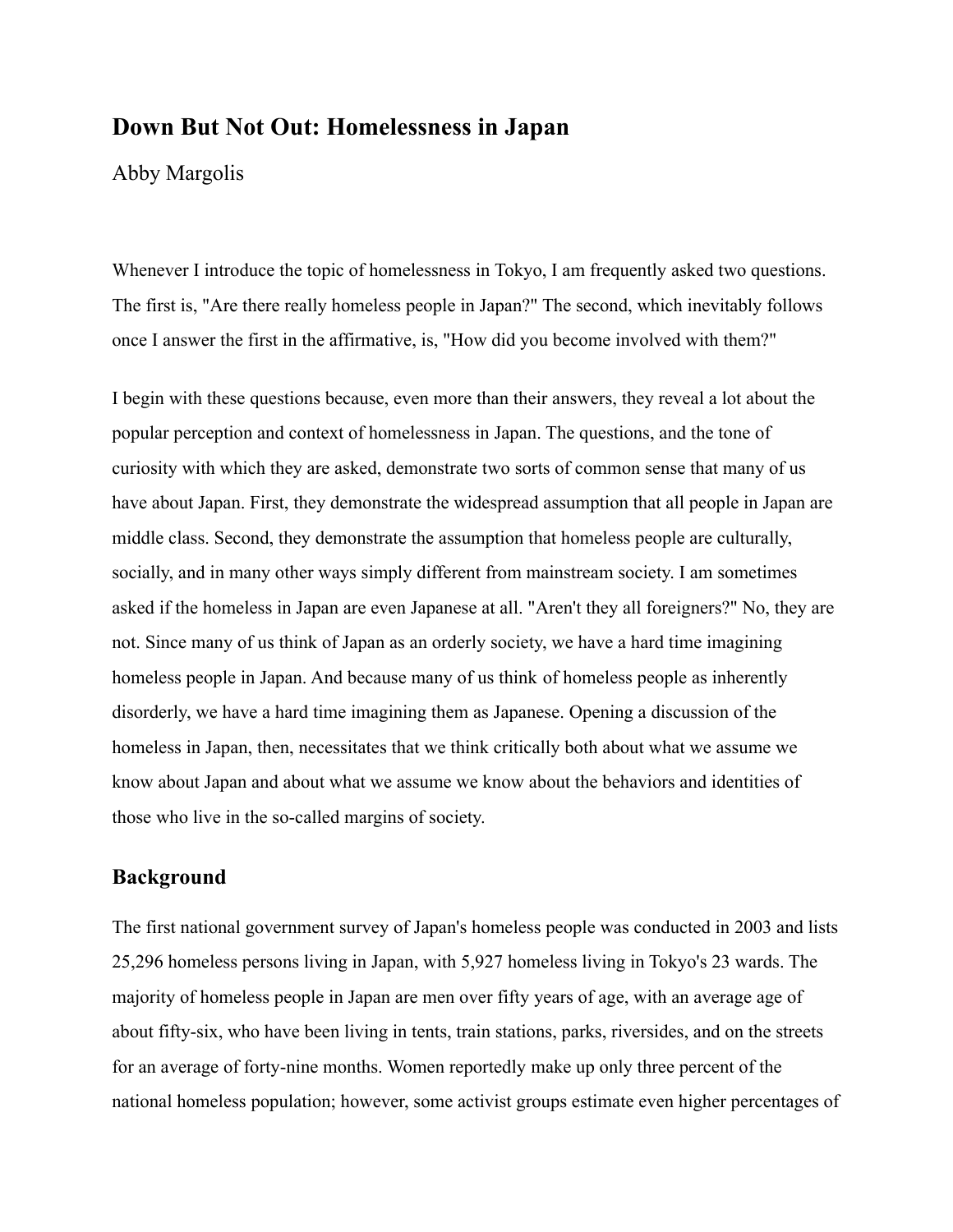up to ten percent. Some activists have also pointed out that the national survey, by identifying homelessness as a male problem and by counting only those living on the streets as homeless, insures that both women and the total number are undercounted. Because homeless people are mobile and sometimes hidden in temporary dormitories, on friends' futons or in cheap motels, it is clear that official counts cannot be exact. Still, even as they may disagree widely on the total number, both government and advocate polls report that the number of homeless people in Japan has been steadily increasing since the early 1990s. Many of the recently homeless in **[Tokyo](https://japanpitt.pitt.edu/glossary/tokyo)** fell out of an informal day-labor system that flourished in postwar Japan. This was a system in which men would assemble on the street in day-labor neighborhoods in the early morning, and job brokers from construction companies and other industries would come down the line and hire them for a day's worth of manual labor. The men who gathered in these neighborhoods were often those who, in their youth, were lured from the countryside by the vast job opportunities in the city. These were also the men who built the city's high-rises where salarymen work. But in the 1990s, many laborers found themselves jobless. This was due to the economic decline, the shift to a service economy, an influx of young foreign workers, and their own advancing age. Still other men became homeless due to failed loans or corporate restructuring.

The history of homeless women in **[Tokyo](https://japanpitt.pitt.edu/glossary/tokyo)** is much less well documented; however, in my own research I found that most women came to the streets from broken marriages and prolonged states of poverty and/or illness. Since there is little work opportunity for those without a fixed address, and since most landlords demand that six months' rent be paid in advance in order to rent an apartment, once one becomes homeless, there are very few possibilities either for gaining steady employment or obtaining a permanent residence.

In many parks throughout Tokyo, homeless people lived in tents that they constructed out of blue plastic tarps. There were approximately three hundred such tents in Ueno Park, Tokyo's largest public park, when I conducted research in 1998-1999. Most homeless people lived alone, but if we include the number of persons sleeping on benches, under awnings and on the surrounding streets, there were approximately 1,000-1,200 homeless people in the Ueno area. Homeless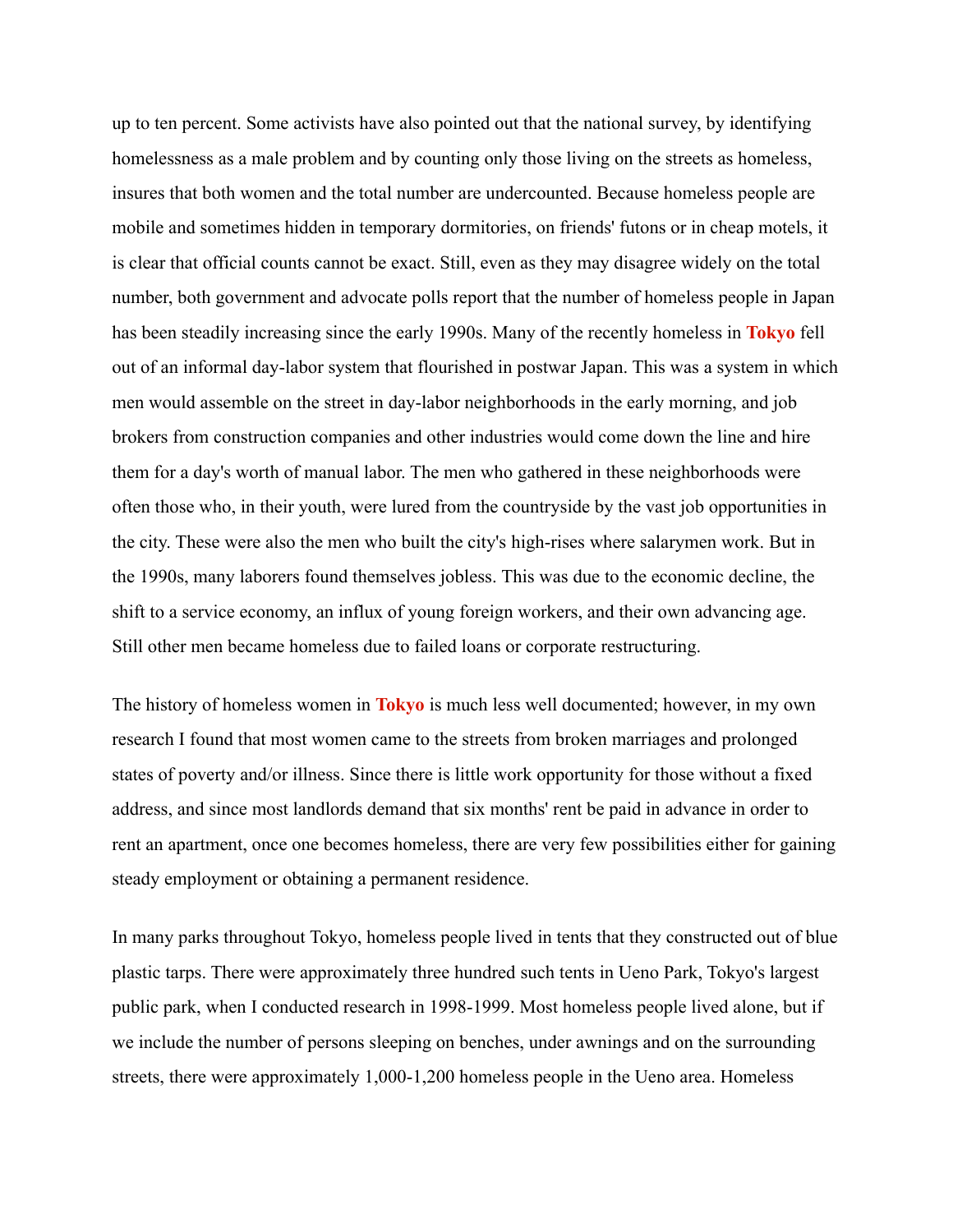people in **[Ueno Park](https://japanpitt.pitt.edu/glossary/ueno-park)** supported themselves through what they referred to as "doing homeless" (hōmuresu o suru). Doing homeless included recycling, scavenging, occasional day labor, resale, and maintaining neighborly relationships. Homeless persons who lived in **[Ueno Park](https://japanpitt.pitt.edu/glossary/ueno-park)** did not panhandle. Most, also, did not attend the church-run soup lines that came to the park several times a week and attracted up to 1,000 persons from the surrounding areas. These were not simply economic choices; rather, they reflect the moral meanings of "doing homeless." Homeless people in **[Ueno Park](https://japanpitt.pitt.edu/glossary/ueno-park)** prided themselves on their self-sufficiency, honor, and perseverance. In other words, for them, doing homeless was not just about pursuing particular types of labor; it was about approaching their work with discipline. That is, they had standards they set to live by and that they pushed their neighbors to live up to-standards of virtue, hard work, sincerity, perseverance, and obligation to others. To accept a handout would betray their sense of self-reliance and other virtues connected to doing homeless with honor and dignity. Doing homeless and homeless people's explanations on how it should be done, then, are grossly at odds with the popular perceptions of homeless people as lazy, disaffiliated, and beyond the moral values of society.

### **Homeless as "Others"**

Typical news headlines about the homeless include such titles as, "The Other Japan," "The Other Side of the Coin," "Down and Out in Tokyo" (or Osaka, or Kobe), and, perhaps most poignantly, "The Unsalaried Man," which plays on the term "salaryman" as Japan's prototypical (male) worker. These headlines, which invert the symbols of Japaneseness (and Japanese masculinity), serve to reduce homelessness to a negative identity. The homeless are, by popular headlines at least, what Japan and its archetypal salarymen are not.

These representations have a real effect on the lives on homeless people in Tokyo. Certainly this imagery of otherness helps explain why homeless men are often targets of violence. There are reports of school children and others striking homeless persons with rocks, throwing firecrackers at them, stabbing them, setting them on fire, and verbally harassing them. While there are also reports of homeless people committing abuses against each other, one rarely, if ever, reads of a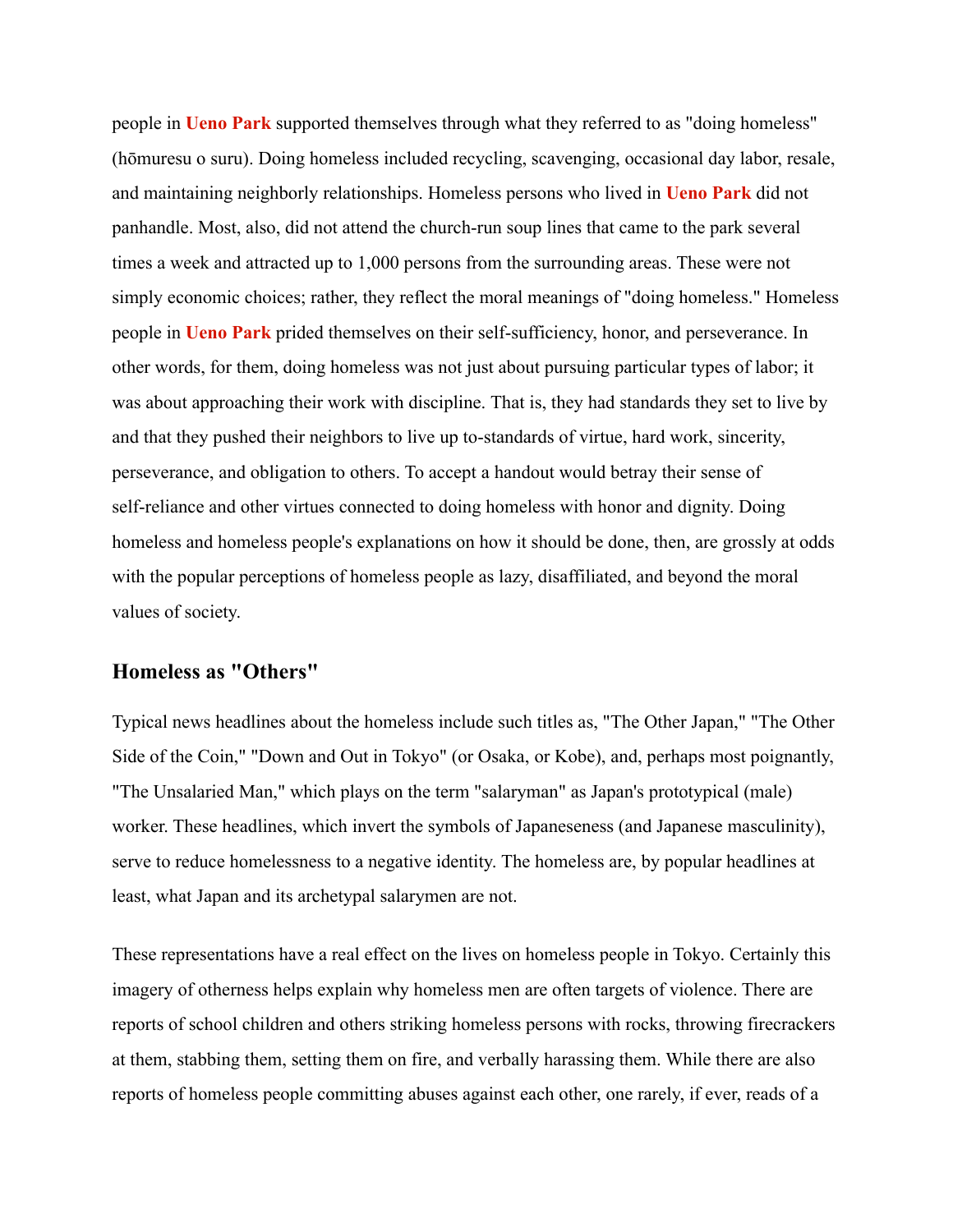homeless person behaving violently toward a local resident. Still, these same residents frequently complain, especially when protesting a shelter rumored to be built in their neighborhood, that the homeless make local areas unsafe for women and children. Such complaints further exemplify the way in which homeless people are popularly viewed as "others" to be feared.

The Japanese government also participates in this view. While there are welfare, health, and day-labor related policies that may apply to some homeless individuals, usually the very sick or the very old, there is currently almost no policy that specifically addresses homelessness in Tokyo. The metropolitan government persists with a hands-off approach towards the issue of homelessness. Traditionally its policies have been aimed at cosmetically hiding or containing homelessness to day-laborer neighborhoods, while preventing them from spreading into other neighborhoods. For example, wooden blocks are nailed into the center of park benches to keep homeless people from sleeping on them, and water to public drinking fountains is turned off to discourage homeless from gathering there and bathing.

The government also, amid much protest, evacuated hundreds of homeless people from one corridor of a busy train station in **[Tokyo](https://japanpitt.pitt.edu/glossary/tokyo)** to make room for a moving sidewalk that would help commuters get to work a minute or two faster.

Unlike in the U.S. or the U.K., where the president or royal family may, especially around Christmas time, schedule photo-ops to exhibit themselves aiding the homeless and the poor, Japanese government officials and members of the imperial family do not participate in such activities. The "special clean-ups" that the authorities conducted nearly every month in **[Ueno](https://japanpitt.pitt.edu/glossary/ueno-park) [Park](https://japanpitt.pitt.edu/glossary/ueno-park)** and other parts of **[Tokyo](https://japanpitt.pitt.edu/glossary/tokyo)** exemplify their approach. State and local officials chose a day each month to remind the homeless people squatting in tents that they were living illegally in the parks. They then issued a warning: the homeless must evacuate by a certain date or risk being dispossessed of their belongings. On the assigned day, park management, police, or local officials would survey the area to make sure all the tents had been removed. Yet the homeless people living in the area, while usually following the instructions to move out on the specified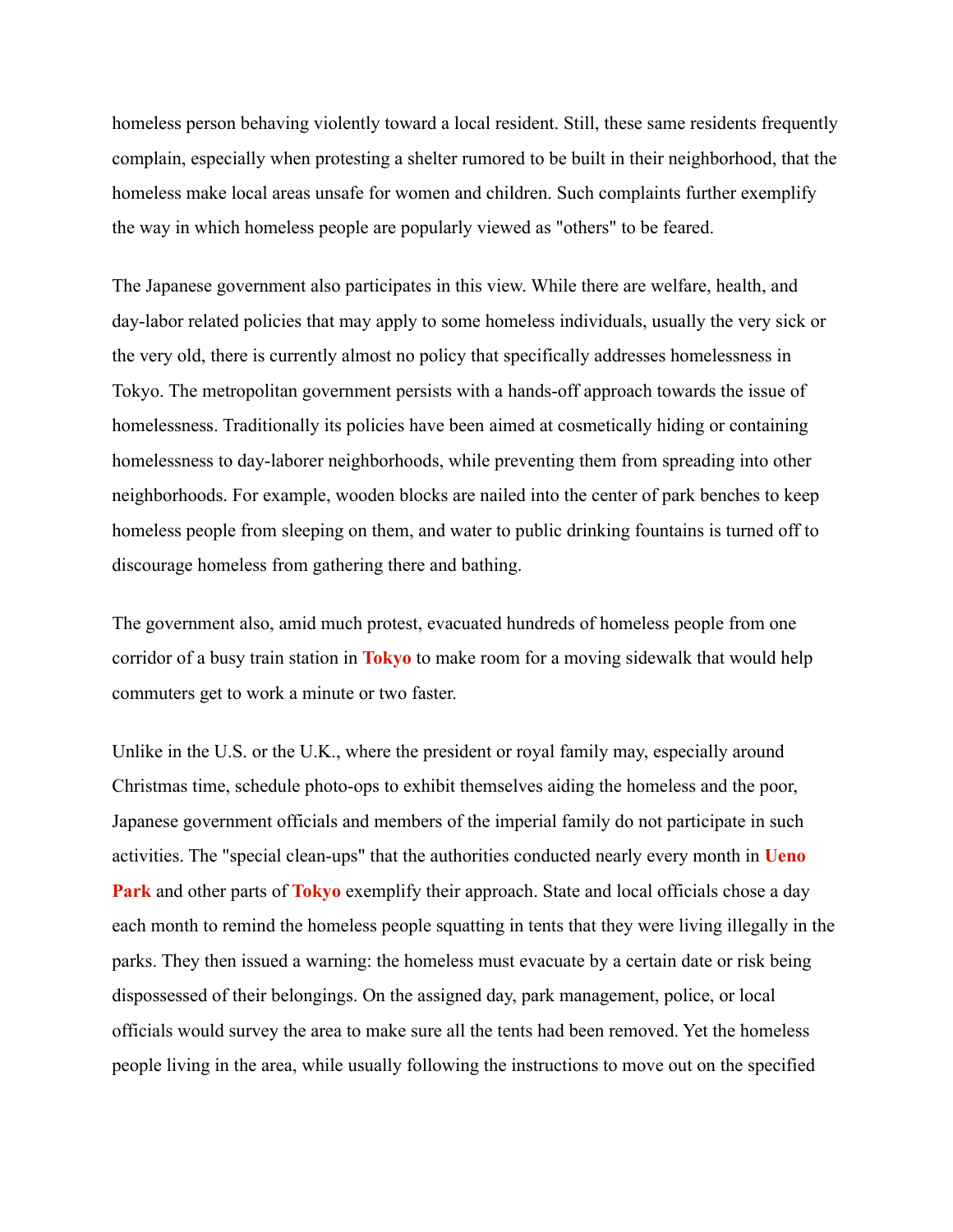day, simply returned to their sites and rebuilt their tents as soon as the officials retreated to their offices. The next month they would all repeat the performance.

## **"Doing Homeless"**

These special clean-ups, while seen as a means of maintaining the health of the parks by the local authorities, were seen more simply as part of "doing homeless" by the homeless people themselves. While they might not have agreed with the authorities, many homeless persons took pride in their ability to complete the clean-up with efficiency and style. Some would even harshly critique their neighbors during the event: "Look at how much unnecessary stuff he has," one man scornfully pointed out regarding a neighbor. "And look at the state of his boxes: what are we to think of his state of mind?" These criticisms reveal much about how these men believed homeless should be done.

Homeless people in **[Ueno Park](https://japanpitt.pitt.edu/glossary/ueno-park)** usually used the word "homeless" in a phrase with the verb "to do": hōmuresu o suru, literally "to do homeless." And their description of how homeless was to be properly and virtuously done made clear that homelessness was not a mere survival strategy. It was not just a means of getting by. It was more complicated than that. Doing homeless was the means through which homeless people rejected their social marginality and displayed their morality, hard work, determination, honor, perseverance, and manliness. Doing homeless in this way, a way that allowed homeless people to live up to mainstream values and establish standards of behavior for themselves and their neighbors, demonstrates that people living in the margins do not necessarily oppose mainstream values. Thus, homeless people's narratives of doing homeless call into question many popular ideas about homelessness as a form of deviance, a survival tactic, or a rejection of the broader society.

The phrase "doing homeless" not only challenges the popular association of homelessness with idleness and deviance, but forces the question: how is homeless done? In some ways, this is best answered by starting with how it is not done.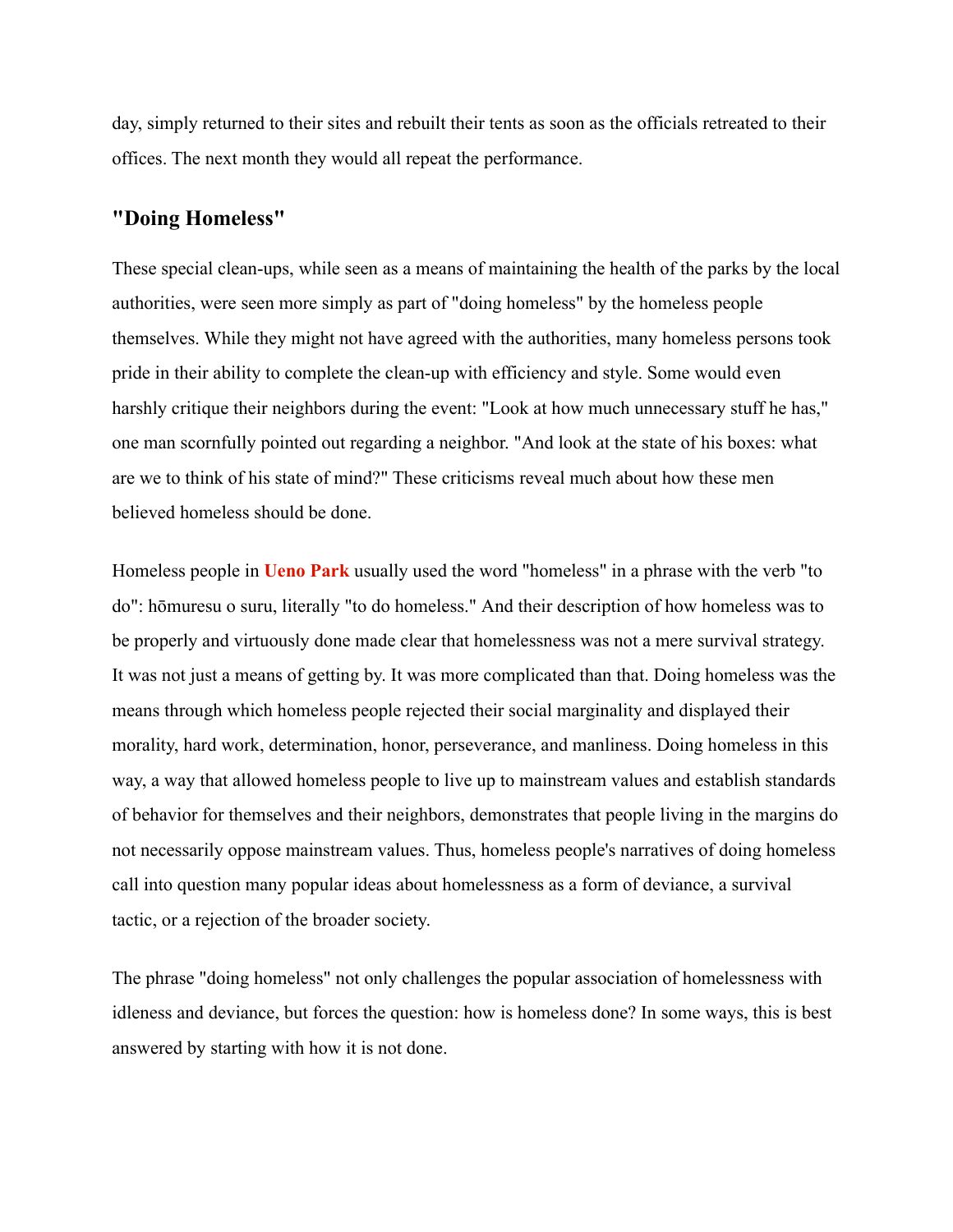Because **[Ueno Park](https://japanpitt.pitt.edu/glossary/ueno-park)** is up on a hill and was historically called the "mountain" or yama, homeless people living in the park referred to themselves as "people of the mountain" (yama no ningen). And they distinguish their identity as "people of the mountain" from other homeless people who lived more nomadically-"down there" (shita no hō)-in other parts of the park or city where permanent tents were prohibited. As people of the mountain, the homeless in Ueno viewed themselves as having a work ethic, a sense of pride, and a livelihood that contrasted with that of the homeless who lived "down there." Often it was pointed out to me the way in which people from shita no hō queue for soup lines, don't cook with stoves, have dirty skin, don't do laundry, and make no effort to "properly" do homeless.

Their "improper" and "bad" behaviors were then associated with having less pride, determination, and commitment and, therefore, with being lesser persons, lesser homeless, and lesser Japanese. Those homeless people from the mountain in **[Ueno Park](https://japanpitt.pitt.edu/glossary/ueno-park)** who went to collect food and recyclables in the nearby shopping arcade at night often complained to me about homeless from "down there" passing through, making a mess of the businesses' trash, and jeopardizing the relationships they claimed to respect with the shop owners. They viewed these ill-mannered "bums" ('kojiki') as undisciplined, unable to scavenge properly, and unconcerned with human relationships. For example, Kokusai, a person of the mountain who called himself a "tent lifestyler" (tento seikatsusha), explained how his lifestyle was different from a lifestyle of sleeping on the streets:

The color of their face is different; it is darker from being in the sun and from not bathing.They don't have a stove, hot food, or a change of clothes. One can tell just by looking who has a tent or not.

Kokusai's neighbor added that those without tents were always constipated because of their bad diets and could not sleep because they had no fixed schedule or place to rest. Indeed, the very rhythms of their bodies were seen as unpredictable and disrupted by their nomadism and instability.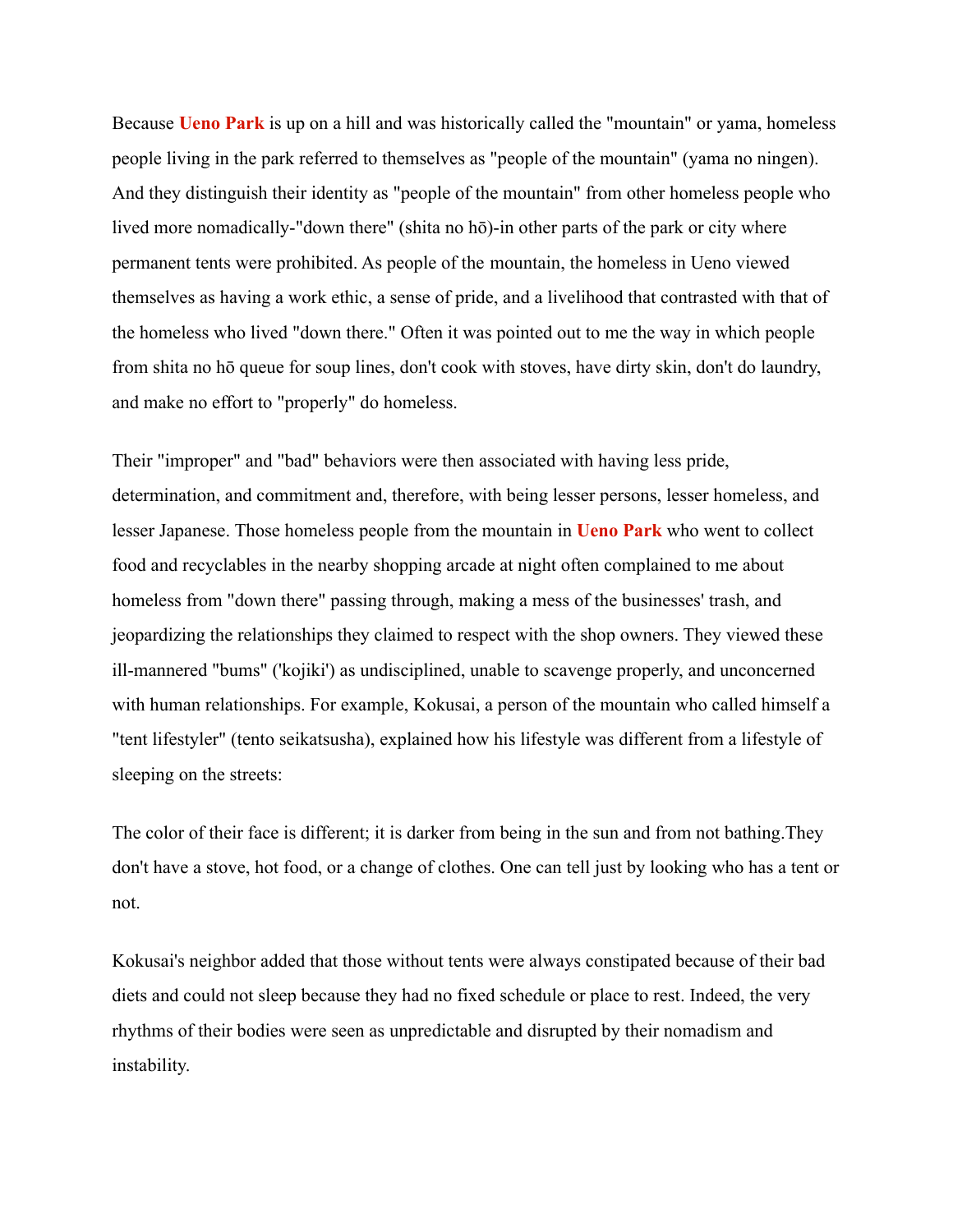By contrast, people of the mountain insisted that they themselves, whether they labored, recycled, or scavenged, did so properly (shikkari suru) and with perseverance and diligence (ganbaru). I spent many hours listening to ways in which one could better tie newspapers, more efficiently crush cans, or perfect the method of sifting through garbage. This is significant because the virtue of ganbaru or "to persevere" was an activity that many people in Japan, including the former governor of Tokyo, claimed that homeless people, in particular, did not do. Governor Aoshima once pronounced about the homeless, "They have particular views of life and philosophy. They want to be left alone." In other words, the governor declared the homeless responsible for their situations and suggested that it was precisely because homeless people did not persevere that they "became" homeless. Yet, rejecting this sentiment, one man I met in Ueno argued, "The only reason we are here is because we ganbaru. That is the only reason we are alive."

In fact, among the tented homeless in Ueno Park, it was precisely productivity and activity that lent legitimacy to putting up a tent in the park's limited space. While the general population may view homelessness itself as an illness and the homeless as socially unfit, the Japanese homeless persons I talked to judged some of those among themselves as too weak or ill and therefore too unfit to do homeless in Ueno Park.

For example, consider the situation of two park residents, whom I call Neko and Kita. Both had tents in **[Ueno Park](https://japanpitt.pitt.edu/glossary/ueno-park)** during my research. Neko had been living with her "husband" since her arrival six years prior (the husband had been there already for four years), while Kita arrived more recently, a few months into the research. Yet, despite her seniority and growing despair, it was Neko who was losing legitimacy and support from her neighbors in the park. Neko was from a rural hamlet of Aomori Prefecture in the northernmost part of Honshū. She was seventy-six years old and just over four feet tall. She was very energetic, kept a cat for a companion, sang folk songs almost constantly, and was well liked by those around her. "Cute" (kawaii) was consistently used to describe her. However, Neko had severe arthritis and a bladder control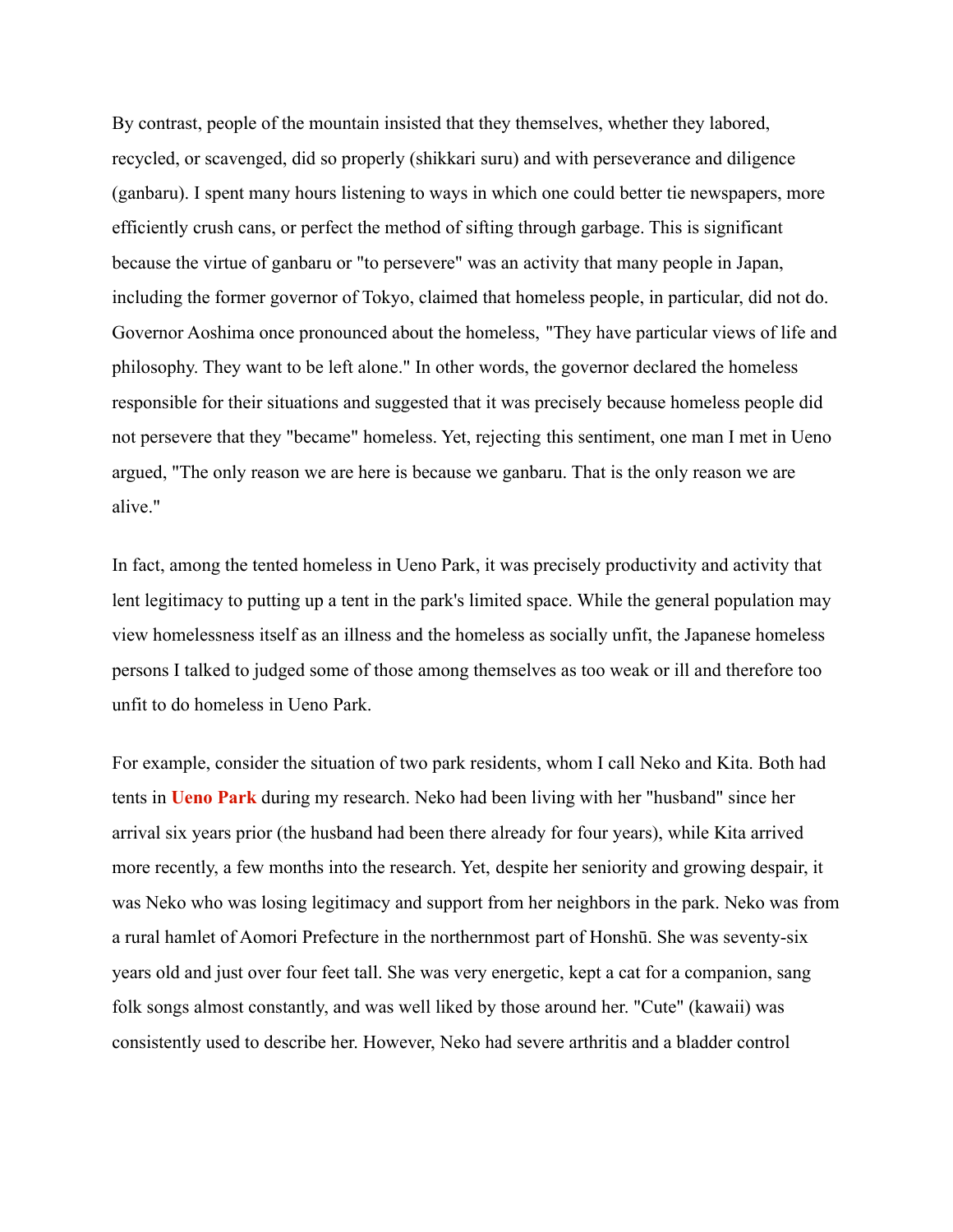problem which necessitated more and more of her husband's care. After a brief attempt to "pick up" another woman to care for Neko, the husband left the park without a word.

This left Neko to fend for herself. Her husband had made their money by selling frankfurters and snacks at a stall in front of the park shrine on the weekends, but Neko had no income of her own. Nor could she, with her arthritis, easily raise and lower her tent daily as the park management required, not to mention complete the more strenuous "special clean-ups" each month. Even changing her clothes, doing laundry, and cooking became difficult chores. In other words, she could no longer do for herself. She had no one to take care of her and little money to pay someone to do it. She was living mostly from church handouts, which marked her desperation.

Most people of the mountain refused to eat at soup lines because they felt the church insulted them by making them listen to long sermons, feeding them soupy rice (that they called cat food), and, worst of all, by giving to everyone anonymously, thereby denying homeless people's humanity, which the people of the mountain located in their abilities to maintain mutually reciprocating human relationships. In true human relationships, they insisted, food is mutually exchanged and given with words of acknowledgment such as "you must have had a hard day" (otsukaresama deshita). But the church makes you sit, orates a long sermon, and gives to anyone who will listen. Thus, those on the mountain view those who line up, who merely receive without giving back anything and who do so in anonymity, as void of humanity, perseverance, and pride.

And now they saw Neko lining up several times a week. Still, at first thinking her husband would come back, Neko's neighbors took pity on her, commiserated with her view of her husband's irresponsibility, and helped with her tent and meals. After all, the couple had seniority over other residents due to their age and tenure in the park. However, when it became clear that Neko's husband had left for good, the neighbors retreated. They felt it was Neko's responsibility to do for herself. She was seventy-six years old, with illnesses that made her one of the few easy candidates for the scant state-supported welfare services.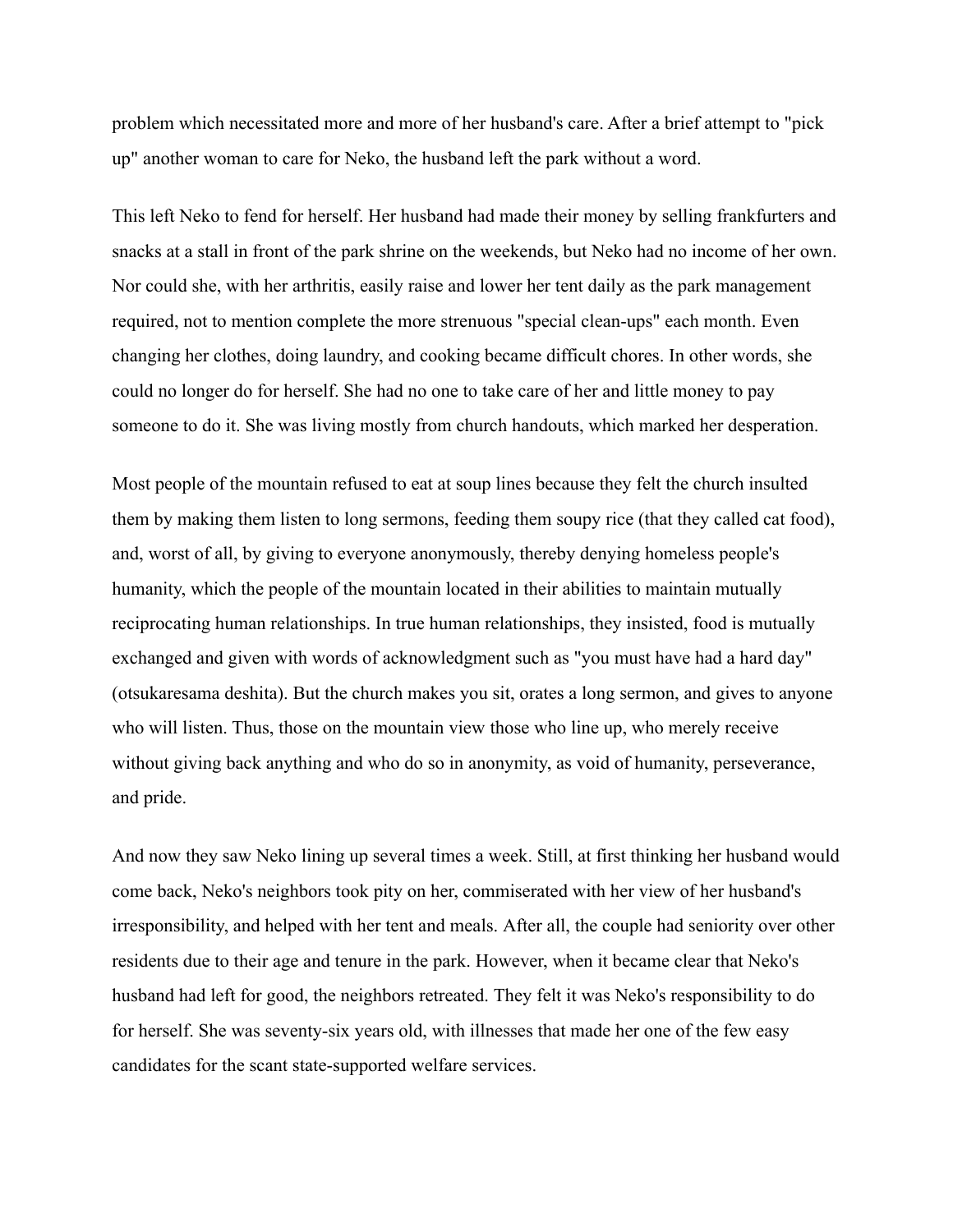Certainly Neko had her pride, her neighbors thought, but it was time for her "to do what she had to do." "One cannot depend on others," Pū-chan, Neko's neighbor, complained. "She may be pitiful (kawaisō), but I have stopped helping her. Her tent smells horrible because she merely drops her clothes in water, without soap, and hangs them to dry. And the tent is full of roaches. I don't know what she's thinking." Neko, in losing her independence and her ability to do homeless, had lost her legitimacy and endangered her relationships on the yama.

Kita, on the other hand, was younger than Neko. He was sixty-two years old and three years away from receiving his work pension, which, unlike the ex-day-laborers, he had earned from his former job at an inn in a northern prefecture. But he left the job, and his home, after the death of his wife. He traveled around a bit, but had drained his resources quickly. He was staying in a room in Ueno when he first came to the park. He saw all the tents, talked to some people, made some friends, and thought he would give it a try. He did not drink alcohol, nor did he ever scavenge for food or even do day labor, but he was quick to offer a cigarette and sometimes, or so I heard, even a loan. He "did not cause a big nuisance" (meiwaku o kakenai). Most importantly, he did everything for himself. He was his own means of financial support and was able to raise and lower his tent and move it out on "special clean-up" days. Thus, even though he claimed that his plan was to return to his daughter's home in the north where she ran an inn, for the time being, Kita was self-sufficient, committed to his relationships, active on the yama, and, therefore, seen as legitimate by his peers.

These examples make clear that it was not the most downtrodden or the most down-and-out who were seen as legitimate homeless within the society of homeless. Rather, it was the most productive, disciplined, and active who were judged as fit to do homeless and who, therefore, gained local legitimacy. People of the mountain understood and pursued this sense of legitimacy through doing homeless, and through comparisons with those who they deemed truly downtrodden-those "down there" who accepted handouts or those who were no longer fit and needed outside support. Thus, while most claimed they did not need or want welfare or charity, they nonetheless recognized its importance for individuals for whom doing homeless was no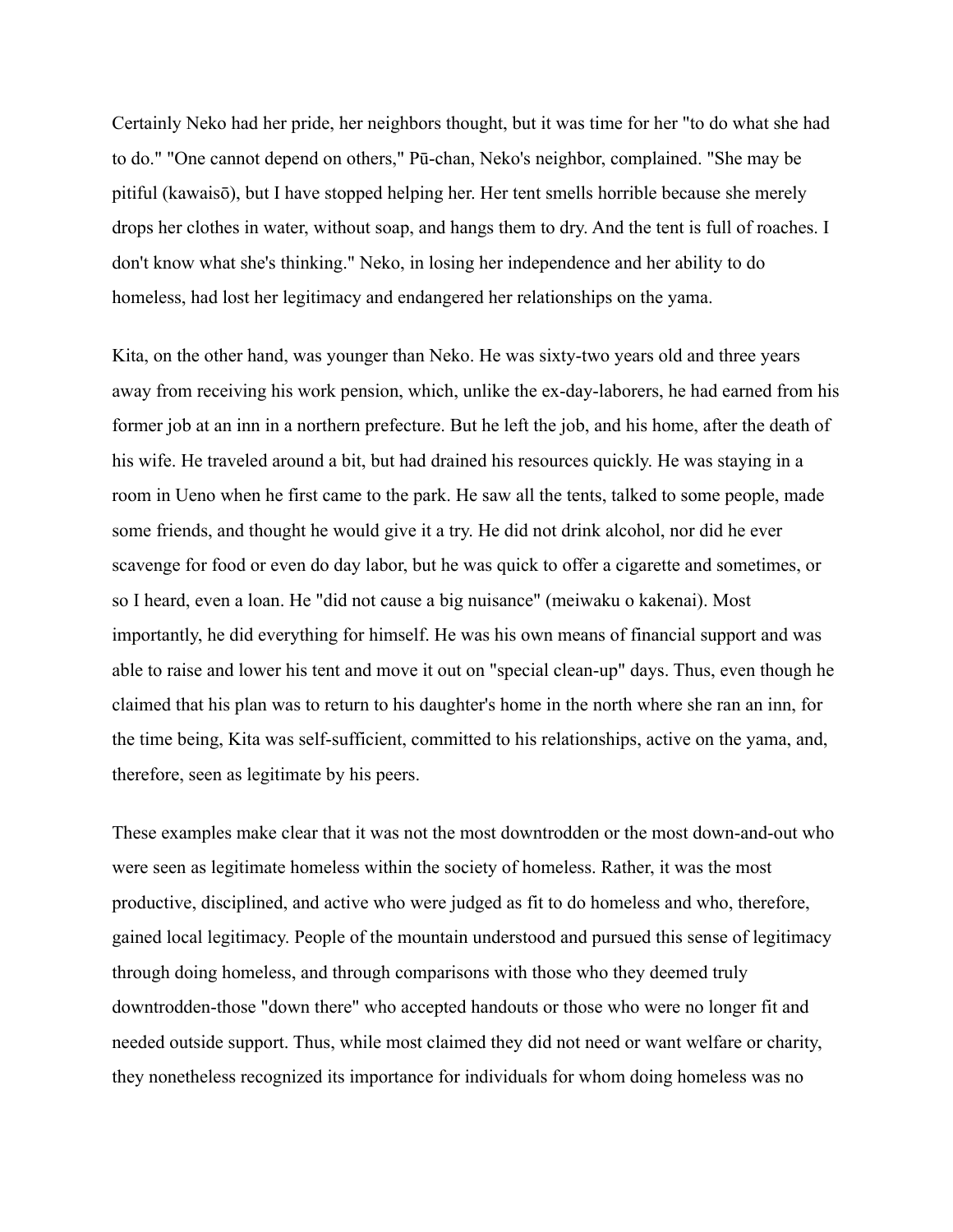longer a viable option. Yet these choices were seen as less preferable, and those who opted for them were called "beggars" ('kojiki'), because these options reduced one's sense of independence and called into question the ability to do for oneself.

So homelessness was not just about scraping by. Commitment to both doing homeless and maintaining proper relationships lent legitimacy on the yama, not how bad one's past was or how devastating the nature of the problem that brought one to the yama might have been. The homeless claimed to treat their social relationships with utmost care as a way to express their commitment to the ideals of duty, obligation, and reciprocity. "If I quit [doing homeless and scavenging food]," one man insisted, "others will suffer." Commitment to "doing homeless" also brought praise. Onēsan, a woman living in the park, described her neighbor, with whom she was involved in mutual exchanges: "It's afternoon and he's sleeping. He drank too much **[sake](https://japanpitt.pitt.edu/glossary/sake)** at the cherry blossom festival. But he still goes out to work every night. In the rain, wind, or whatever.Even a salaryman might say, 'not today,' but this man, he goes to work everyday."

#### **Rethinking Centers and Margins**

Homeless people in **[Ueno Park](https://japanpitt.pitt.edu/glossary/ueno-park)** prided themselves on their self-sufficiency, honor, and perseverance. Doing homeless was about doing particular types of labor, and also about completing tasks according to particular standards of discipline and making sure that other residents of the park maintained those standards as well. It mattered to them not only that responsibilities were carried out, but that they were carried out the right way-that is, in a way that reflected the virtues of hard work, sincerity, perseverance, and obligation to others.

Given the popular perception about the "otherness" and marginality of homelessness, these narratives of doing homeless are challenging on two levels. First, they challenge conventional views of Japan which celebrate the home, corporation, and family as the central anchors of Japanese identity. Clearly, Japanese culture is more flexible. Second, they challenge common ideas about homeless people-ideas that imagine them to be idle, deviant, or simply struggling to